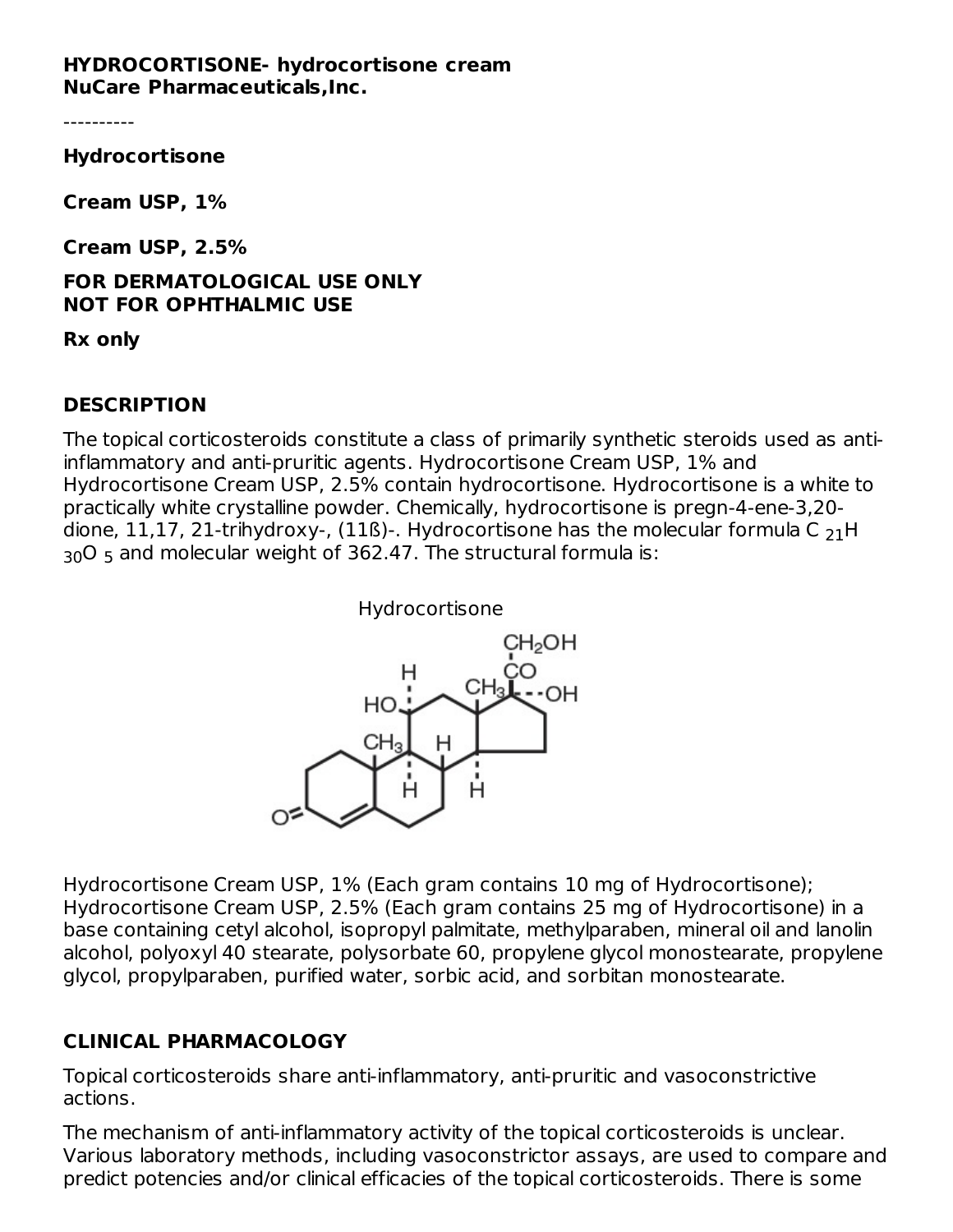predict potencies and/or clinical efficacies of the topical corticosteroids. There is some evidence to suggest that a recognizable correlation exists between vasoconstrictor potency and therapeutic efficacy in man.

#### **Pharmacokinetics**

The extent of percutaneous absorption of topical corticosteroids is determined by many factors including the vehicle, the integrity of the epidermal barrier, and the use of occlusive dressings.

Topical corticosteroids can be absorbed from normal intact skin. Inflammation and/or other disease processes in the skin increase percutaneous absorption.

Occlusive dressings substantially increase the percutaneous absorption of topical corticosteroids. Thus, occlusive dressings may be a valuable therapeutic adjunct for treatment of resistant dermatoses (see **DOSAGE AND ADMINISTRATION**).

Once absorbed through the skin, topical corticosteroids are handled through pharmacokinetic pathways similar to systemically administered corticosteroids. Corticosteroids are bound to plasma proteins in varying degrees. Corticosteroids are metabolized primarily in the liver and are then excreted by the kidneys. Some of the topical corticosteroids and their metabolites are also excreted into the bile.

## **INDICATIONS AND USAGE**

Topical corticosteroids are indicated for the relief of the inflammatory and pruritic manifestations of corticosteroid-responsive dermatoses.

### **CONTRAINDICATIONS**

Topical corticosteroids are contraindicated in those patients with a history of hypersensitivity to any of the components of the preparation.

## **PRECAUTIONS**

#### **General**

Systemic absorption of topical corticosteroids has produced reversible hypothalamicpituitary-adrenal (HPA) axis suppression, manifestations of Cushing's syndrome, hyperglycemia, and glucosuria in some patients.

Conditions which augment systemic absorption include the application of the more potent steroids, use over large surface areas, prolonged use, and the addition of occlusive dressings.

Therefore, patients receiving a large dose of a potent topical steroid applied to a large surface area or under an occlusive dressing should be evaluated periodically for evidence of HPA axis suppression by using the urinary free cortisol and ACTH stimulation tests. If HPA axis suppression is noted, an attempt should be made to withdraw the drug, to reduce the frequency of application, or to substitute a less potent steroid.

Recovery of HPA axis function is generally prompt and complete upon discontinuation of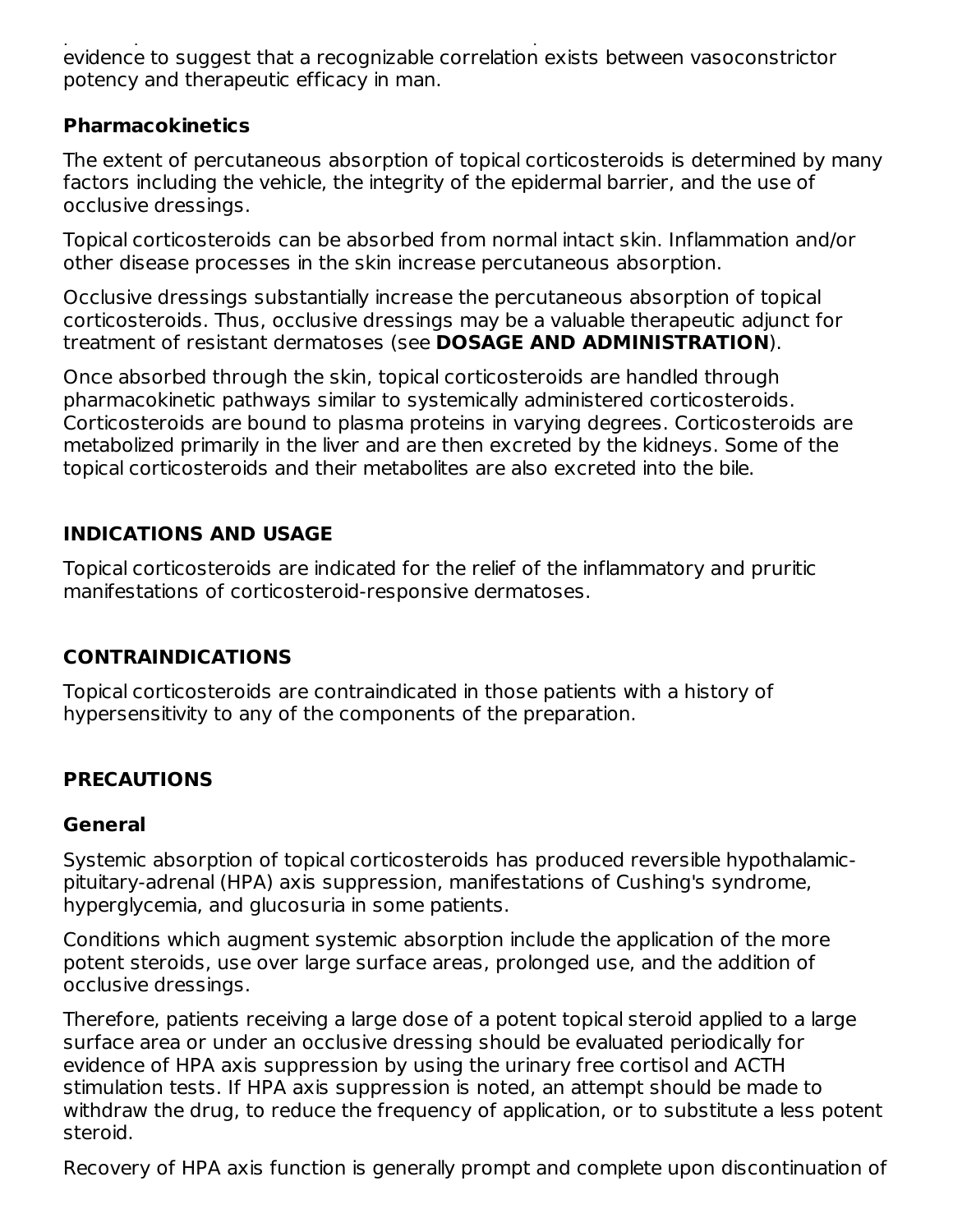the drug. Infrequently, signs and symptoms of steroid withdrawal may occur, requiring supplemental systemic corticosteroids.

Children may absorb proportionally larger amounts of topical corticosteroids and thus be more susceptible to systemic toxicity (see **PRECAUTIONS-Pediatric Use**).

If irritation develops, topical corticosteroids should be discontinued and appropriate therapy instituted.

In the presence of dermatological infections, the use of an appropriate antifungal or antibacterial agent should be instituted. If a favorable response does not occur promptly, the corticosteroid should be discontinued until the infection has been adequately controlled.

## **Information for the Patient**

Patients using topical corticosteroids should receive the following information and instructions:

- 1. This medication is to be used as directed by the physician. It is for external use only. Avoid contact with the eyes.
- 2. Patients should be advised not to use this medication for any disorder other than for which it was prescribed.
- 3. The treated skin area should not be bandaged or otherwise covered or wrapped so as to be occlusive unless directed by the physician.
- 4. Patients should report any signs of local adverse reactions, especially under occlusive dressing.
- 5. Parents of pediatric patients should be advised not to use tight-fitting diapers or plastic pants on a child being treated in the diaper area, as these garments may constitute occlusive dressings.

## **Laboratory Tests**

The following tests may be helpful in evaluating HPA axis suppression:

- Urinary free cortisol test
- ACTH stimulation test

## **Carcinogenesis, Mutagenesis, and Impairment of Fertility**

Long-term animal studies have not been performed to evaluate the carcinogenic potential or the effect on fertility of topical corticosteroids.

Studies to determine mutagenicity with prednisolone and hydrocortisone have revealed negative results.

## **Pregnancy**

Teratogenic Effects

### Pregnancy Category C

Corticosteroids are generally teratogenic in laboratory animals when administered systemically at relatively low dosage levels. The more potent corticosteroids have been shown to be teratogenic after dermal application in laboratory animals. There are no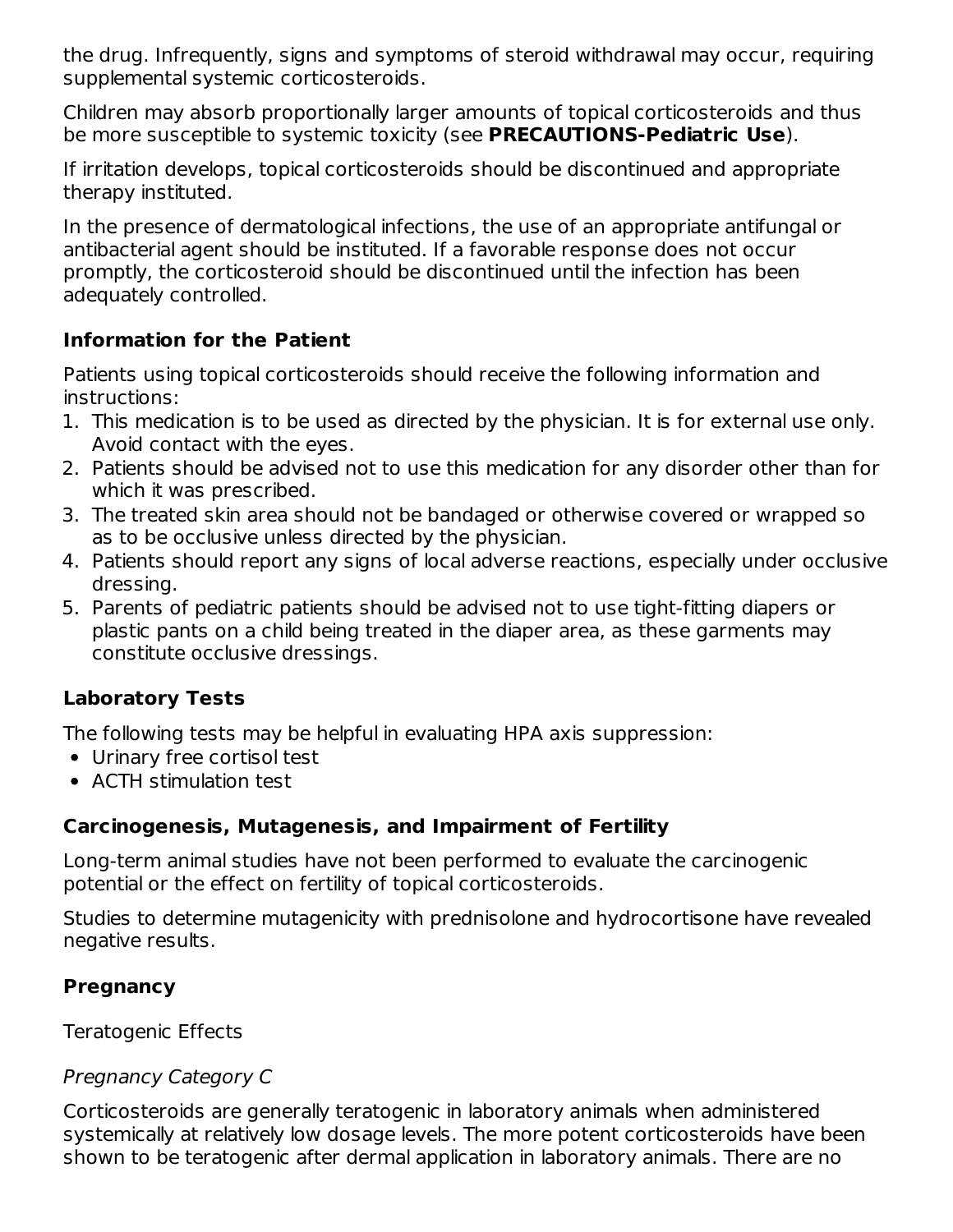adequate and well-controlled studies in pregnant women on teratogenic effects from topically applied corticosteroids. Therefore, topical corticosteroids should be used during pregnancy only if the potential benefit justifies the potential risk to the fetus. Drugs of this class should not be used extensively on pregnant patients, in large amounts, or for prolonged periods of time.

### **Nursing Mothers**

It is not known whether topical administration of corticosteroids could result in sufficient systemic absorption to produce detectable quantities in breast milk. Systemically administered corticosteroids are secreted into breast milk in quantities not likely to have a deleterious effect on the infant. Nevertheless, caution should be exercised when topical corticosteroids are administered to a nursing woman.

## **Pediatric Use**

Pediatric patients may demonstrate greater susceptibility to topical corticosteroidinduced hypothalamic-pituitary-adrenal (HPA) axis suppression and Cushing's syndrome than mature patients because of a larger skin surface area to body weight ratio.

Hypothalamic-pituitary-adrenal (HPA) axis suppression, Cushing's syndrome, and intracranial hypertension have been reported in pediatric patients receiving topical corticosteroids. Manifestations of adrenal suppression in pediatric patients include linear growth retardation, delayed weight gain, low plasma cortisol levels, and absence of response to ACTH stimulation. Manifestations of intracranial hypertension include bulging fontanelles, headaches, and bilateral papilledema.

Administration of topical corticosteroids to pediatric patients should be limited to the least amount compatible with an effective therapeutic regimen. Chronic corticosteroid therapy may interfere with the growth and development of pediatric patients.

## **ADVERSE REACTIONS**

The following local adverse reactions are reported infrequently with topical corticosteroids, but may occur more frequently with the use of occlusive dressings. These reactions are listed in an approximate decreasing order of occurrence: burning, itching, irritation, dryness, folliculitis, hypertrichosis, acneiform eruptions, hypopigmentation, perioral dermatitis, allergic contact dermatitis, maceration of the skin, secondary infection, skin atrophy, striae and miliaria.

## **OVERDOSAGE**

Topically applied corticosteroids can be absorbed in sufficient amounts to produce systemic effects (see **PRECAUTIONS**).

## **DOSAGE AND ADMINISTRATION**

Apply to the affected area as a thin film 2 to 4 times daily depending on the severity of the condition.

Occlusive dressings may be used for the management of psoriasis or recalcitrant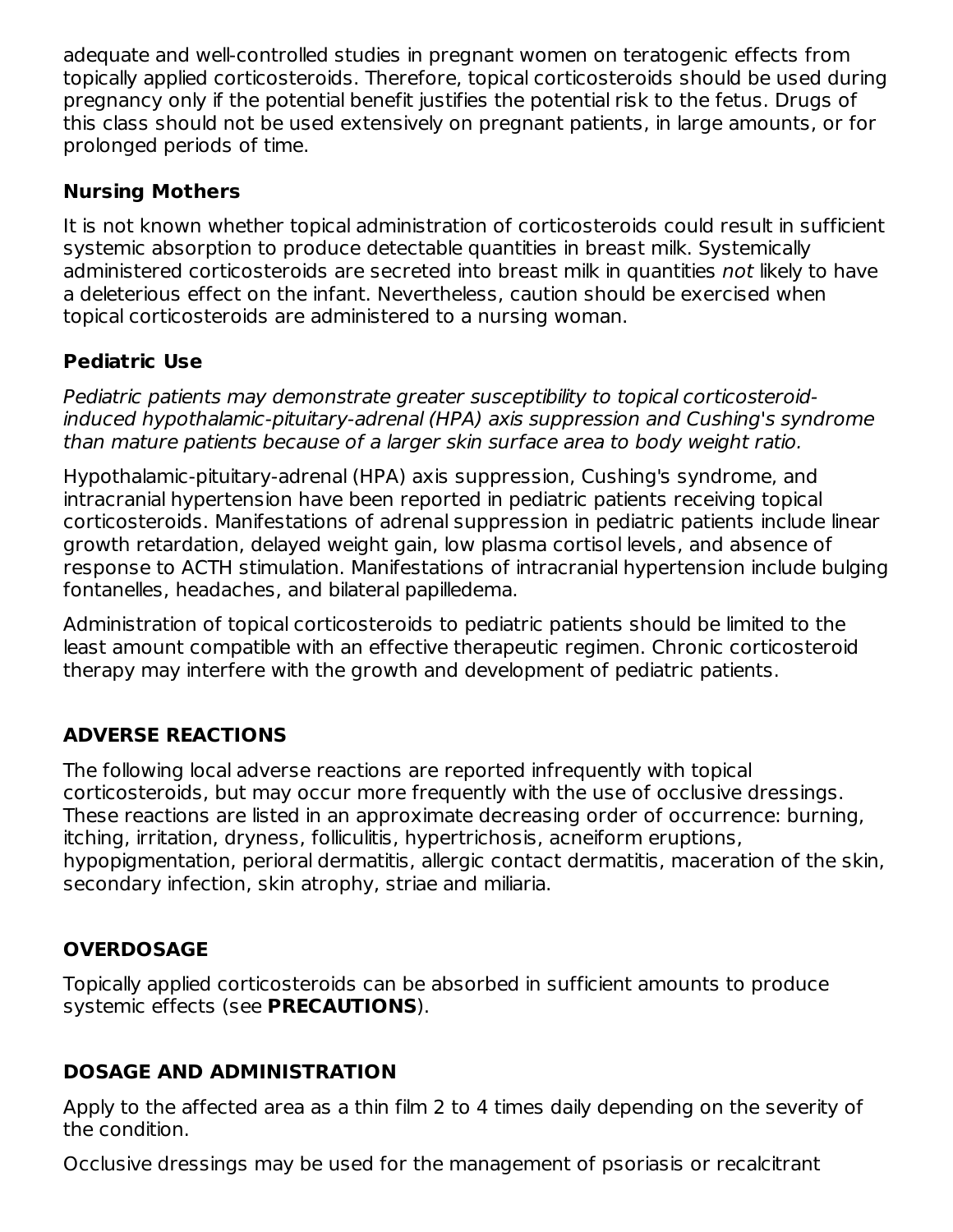conditions.

If an infection develops, the use of occlusive dressings should be discontinued and appropriate antimicrobial therapy instituted.

#### **HOW SUPPLIED**

Hydrocortisone Cream USP, 2.5% is supplied in 28.35 g tubes (NDC 68071-2233-1)

**Store at 20° to 25°C (68° to 77°F)** [see USP Controlled Room Temperature]. Protect from freezing.

Mfd. by: Taro Pharmaceuticals Inc., Brampton, Ontario, Canada L6T 1C1 Dist. by: **Taro Pharmaceuticals U.S.A., Inc.**, Hawthorne, NY 10532

Revised: November 2014 PK-4245-2 357 1114-2

#### **PRINCIPAL DISPLAY PANEL - 28.35 g Tube Carton**

| <b>O</b> NuCare Pharmaceuticals, Inc.<br>NDC: 68071-2233-1<br>√anufactured<br>Auene Aiddy<br>ationt instructions<br>range<br><b>Hydrocortisone 2.5%</b><br>pha<br>68071223301*28.35*0000000*000000<br>times<br>š"<br>maceuticals inc<br>28.35g<br><b>Cream</b><br>maceuticals, inc<br>Ontario,<br>⅏<br>day<br>See manufacturer's label<br>$\bullet$<br>Canada<br>for full list of ingredients<br>nour<br><u>5</u><br>Product #: R0281001<br><b>Rx Only</b><br><b>Rev 01/01/19</b><br>WARNING: KEEP OUT OF REACH OF CHILDREN |                                          |                              | Hydrocortisone 2.5%<br>Lot: 000000<br>NDC: 68071-2233-01<br>MFR NDC: 51672-3003-2<br>Exp.: 00-00<br>Serial# 00000000002<br><b>Hydrocortisone 2.5%</b><br>NDC: 68071-2233-01<br><b>Lot: 000000</b><br>MFR NDC: 51672-3003-2<br>Exp.: 00-00<br>Serial# 00000000002<br>GTIN 00368071223316<br>Serial# 00000000002<br>Exp. Date 00-00<br>LOT#: 000000 |
|-----------------------------------------------------------------------------------------------------------------------------------------------------------------------------------------------------------------------------------------------------------------------------------------------------------------------------------------------------------------------------------------------------------------------------------------------------------------------------------------------------------------------------|------------------------------------------|------------------------------|---------------------------------------------------------------------------------------------------------------------------------------------------------------------------------------------------------------------------------------------------------------------------------------------------------------------------------------------------|
|                                                                                                                                                                                                                                                                                                                                                                                                                                                                                                                             |                                          |                              | Call your doctor for medical advice about side<br>effects. You may report side effects to FDA at<br>1-800-FDA-1088.<br>STORE AT CONTROLLED TEMPERATURE 68-77°F.                                                                                                                                                                                   |
| <b>HYDROCORTISONE</b>                                                                                                                                                                                                                                                                                                                                                                                                                                                                                                       |                                          |                              |                                                                                                                                                                                                                                                                                                                                                   |
| hydrocortisone cream                                                                                                                                                                                                                                                                                                                                                                                                                                                                                                        |                                          |                              |                                                                                                                                                                                                                                                                                                                                                   |
| <b>Product Information</b>                                                                                                                                                                                                                                                                                                                                                                                                                                                                                                  |                                          |                              |                                                                                                                                                                                                                                                                                                                                                   |
| <b>Product Type</b>                                                                                                                                                                                                                                                                                                                                                                                                                                                                                                         | <b>HUMAN PRESCRIPTION</b><br><b>DRUG</b> | <b>Item Code</b><br>(Source) | NDC:68071-2233(NDC:51672-<br>3003)                                                                                                                                                                                                                                                                                                                |

| <b>Active Ingredient/Active Moiety</b> |                                   |  |
|----------------------------------------|-----------------------------------|--|
| <b>Ingredient Name</b>                 | <b>Basis of Strength Strength</b> |  |